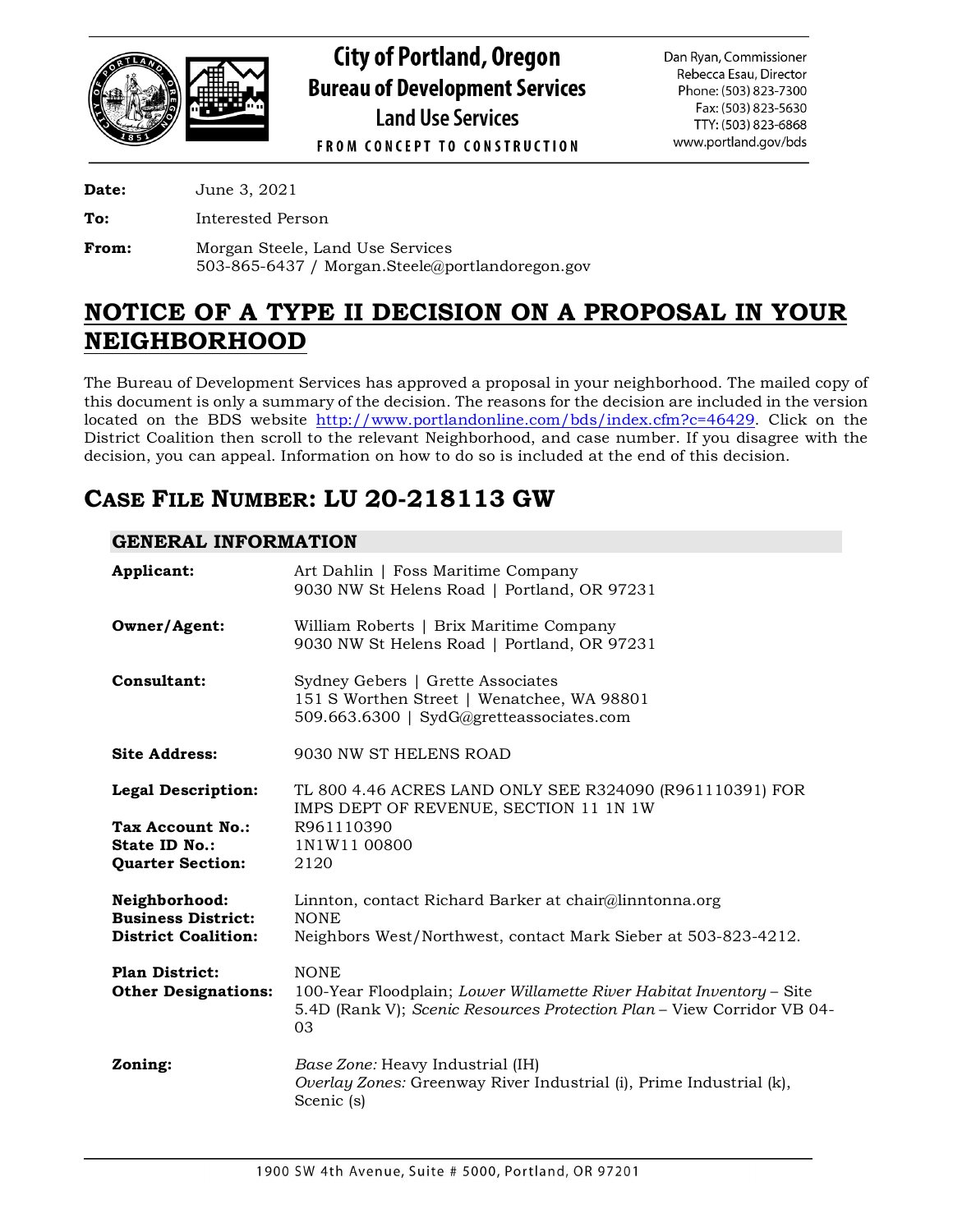| Case Type:        | GW – Greenway Review                                                     |
|-------------------|--------------------------------------------------------------------------|
| <b>Procedure:</b> | Type II, an administrative decision with appeal to the Hearings Officer. |

#### **Proposal:**

The applicant requests approval to replace two docks (north dock and south dock) and their components, including piles and a ramp, that support the Foss Maritime Tug Terminal located in the Portland Harbor within NW Portland. Specifically, the project consists of the following components:

- Removal of the 1,245 square foot South Dock and 858 square foot North Dock including associated piles and dolphins.
- \* Removal of 56 square feet of the West Dock.
- Installation of two (2) new 50 feet x 16 feet (1,600 square feet) steel floats.
- Installation of one (1) new 25 feet x 4 feet (100 square feet) aluminum ramp.
- $\cdot$  Installation of six (6) new 24-inch steel piles.
- $\cdot$  Installation of a 52-foot x 8-foot (416 square feet) steel float salvaged from the Foss Shipyard in Rainier, Oregon.
- Removal of eight (8) 18-inch piles form the University of Portland's Restoration Site as mitigation for impacts to the Willamette River as a result of this project.

The site is within the City's Greenway River Industrial overly zone. Zoning Code Section 33.440.310.D requires Greenway Review for changes to structures in the water, including docks. The work must therefore be approved through a Greenway Review.

#### **RELEVANT APPROVAL CRITERIA:**

In order to be approved, this proposal must comply with the approval criteria of Title 33. The relevant criteria are:

- Greenway Review Approval Criteria, Zoning Code Section 33.440.350
- *Willamette Greenway Design Guidelines*

## **ANALYSIS**

**Site and Vicinity:** The subject site is a developed industrial site that encompasses 4.46 acres over approximately 600 linear feet of the western bank of the Lower Willamette River, at approximately river mile (RM) 5.5. The property is the main headquarters for tugboat services in Portland Harbor and includes a tug terminal, floating maintenance facility, office building and warehouse storage.

Riverward of the top of the bank, is a semi-vegetated riverbank, sloped at 2H:1V. The initial 40-50 feet of the bank slope is armored with riprap and varied vegetation that includes landscaping, native, and non-native species. Species include Himalayan blackberry (*Rubus armeniacus*), common rush (*Juncus effusus*), shore pine (*Pinus contorta*), western red cedar (*Thuja plicata*), and beaked hazelnut (*Corylus cornuta*).

Other development in the vicinity is heavily industrial in use, including tank farms, docks, and other industrial uses. The Willamette River in this area has also been substantially shaped by a century of industrial uses and is highly channelized. Significant portions of the riverbanks in the vicinity consist of riprap, sheet pile walls, and other developed pier structures.

**Zoning:** The Heavy Industrial base zone is one of the three zones that implement the Industrial Sanctuary map designation of the Comprehensive Plan. The zone provides areas where all kinds of industries may locate including those not desirable in other zones due to their objectionable impacts or appearance. The standards of this Base Zone are generally met by this proposal; these provisions are not specifically addressed through this Greenway Review.

The Prime Industrial overlay zone protects land that has been identified in the Comprehensive Plan as Prime Industrial, and to prioritize these areas for long-term retention. Prime Industrial Land is suited for traded-sector and supportive industries and possesses characteristics that are difficult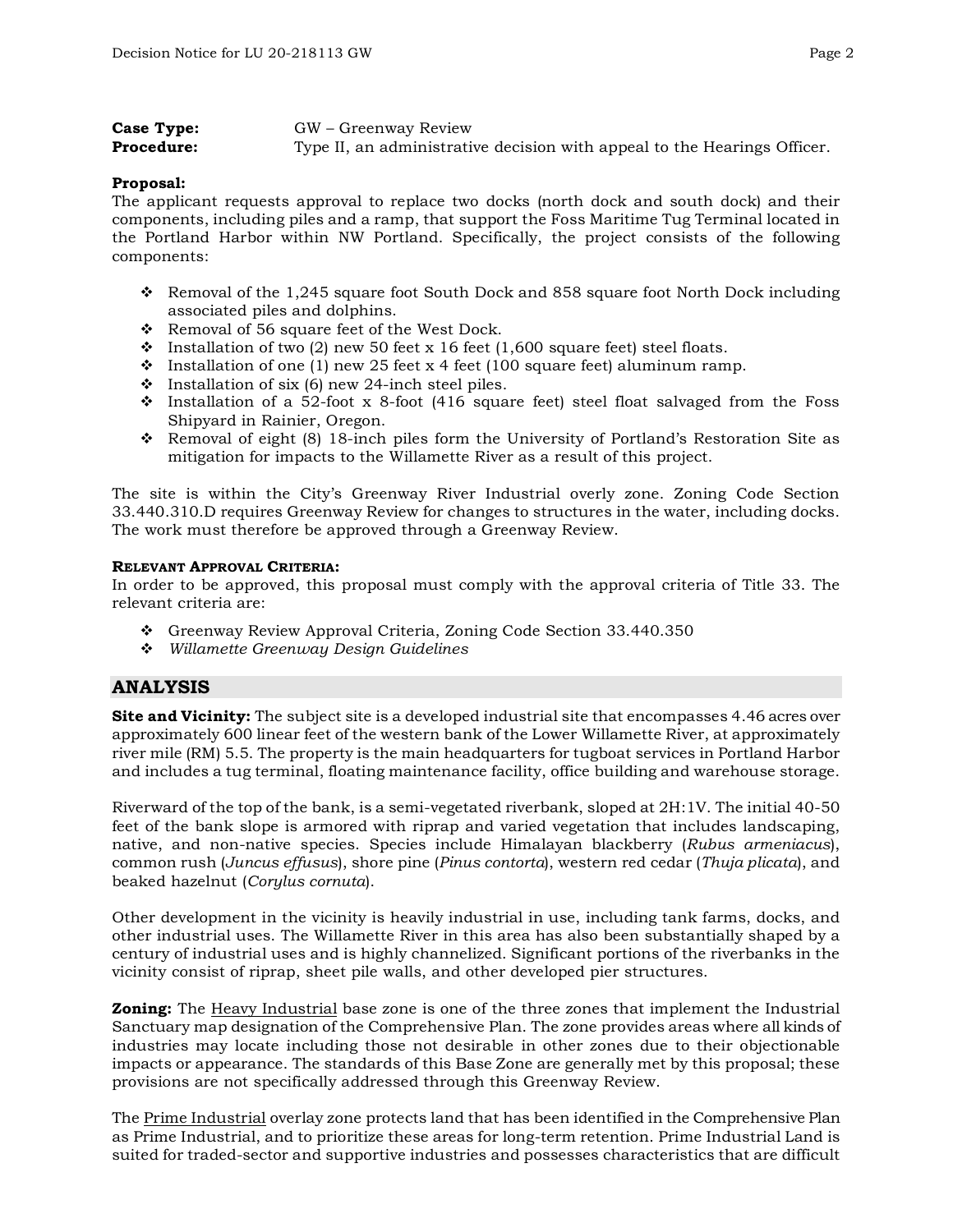to replace in the region. In Portland, Prime Industrial land consists of the Portland Harbor, Columbia Corridor, and Brooklyn Yard industrial districts. These freight-hub districts include Oregon's largest seaport, rail hub, and airport. The standards of this overlay zone do not apply to this proposal; these provisions are not specifically addressed through this Greenway Review.

The Greenway overlay zones protect, conserve, enhance, and maintain the natural, scenic, historical, economic, and recreational qualities of lands along Portland's rivers. The greenway regulations implement the City's Willamette Greenway responsibilities as required by ORS 390.310 to 390.368, as well as the water quality performance standards of Metro's Title 3. The purpose of this land use review is to ensure compliance with the regulations of the Greenway overlay zones.

The Scenic Resource overlay zone is intended to: enhance the appearance of Portland to make it a better place to live and work; create attractive entrance ways to Portland and its districts; improve Portland's economic vitality by enhancing the City's attractiveness to its citizens and to visitors; and implement the scenic resource policies and objectives of Portland's Comprehensive Plan. The purposes of the Scenic Resource overlay zone are achieved by establishing height limits within view corridors to protect significant views and by establishing additional landscaping and screening standards to preserve and enhance identified scenic resources. The standards of this overlay zone appear to be met by this proposal; these provisions are not specifically addressed through this Greenway Review.

**Land Use History:** City records indicate that prior land use reviews include the following:

**CU 78-78 –** Approval of a Conditional Use to construct an office building, parking lot, underground tank storage, warehouse, and open storage within the Willamette River Greenway.

**GP 002-88 –** Approval of a Greenway permit to install a 30 foot by 60-foot office trailer to support a tugboat operation.

**LUR 96-00943 GW –** Approval of a Greenway Review for replacement of a storm water drain.

**PR 16-170618 NCU –** Confirmation of Nonconforming Upgrades Option 2 Request. Approves delaying nonconforming upgrades until August 19, 2018.

**LU 16-186108 GW –** Approval of a Greenway Review for alterations to the existing building as well as parking lot improvements.

**LU 20-102237 GW –** Approval of a Greenway Review for bank reconfiguration and stabilization as well as the removal of three trees and the installation of landscape treatments.

**Agency Review:** A "Notice of Proposal in Your Neighborhood" was mailed **April 30, 2021**. The following Bureaus have responded to the proposed project. The responses can be found in the E Exhibits.

- Bureau of Environmental Services
- Life Safety
- Fire Bureau
- Urban Forestry
- PBOT

The Site Development Review Section of BDS responded with the following comment. Please see Exhibit E.5 for the full response.

*BDS Site Development has reviewed the information provided by the applicant. BDS takes no exception to this Land Use application. Additional information related to future building and demolition permit applications has been provided below.*

*Erosion prevention and sediment control requirements found in PCC Title 10 apply to both site preparation work and development. Full compliance with the erosion control requirements*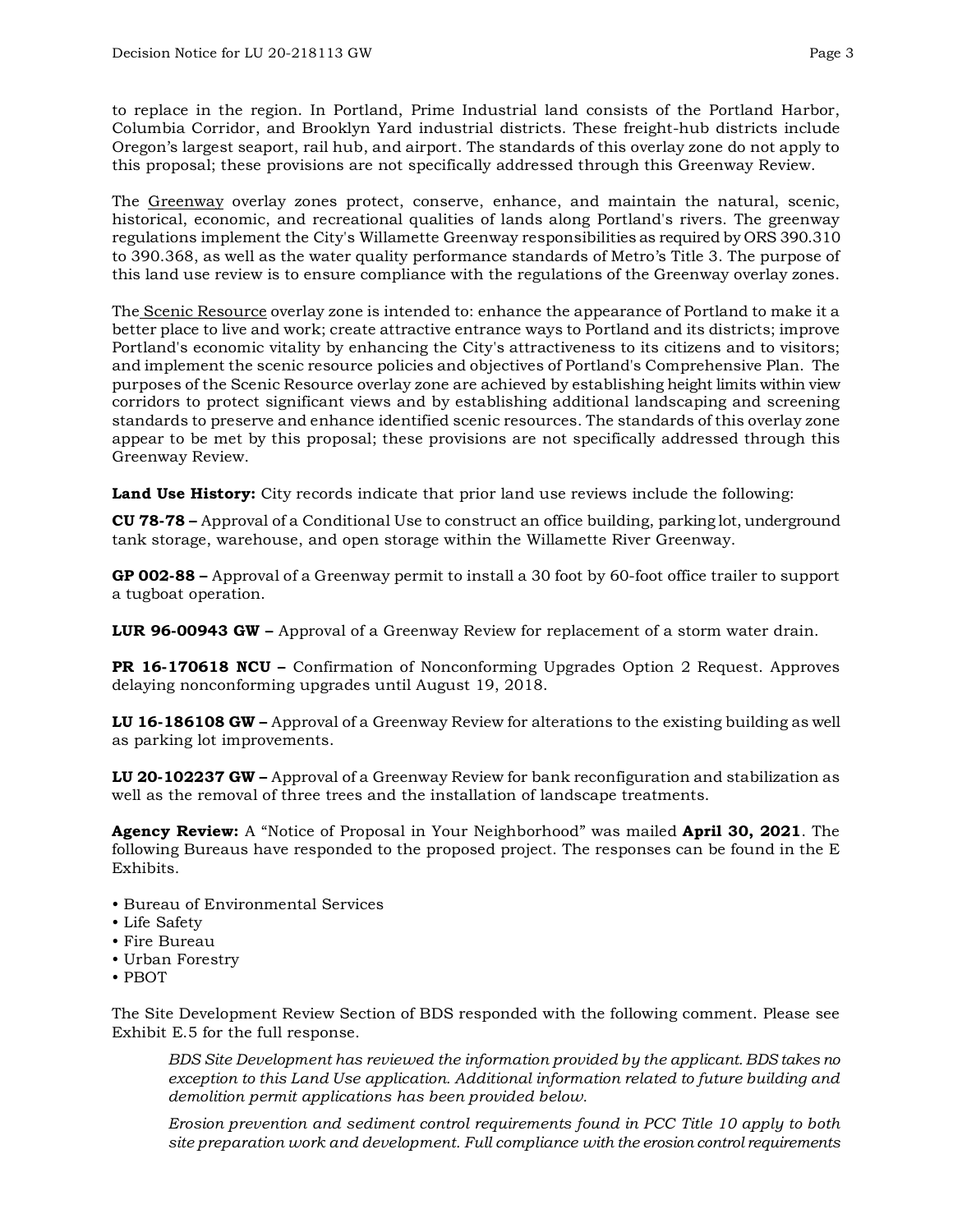*of Title 10, as well as maintenance of the erosion control elements is the responsibility of the property owner and the builders of structures. Please refer to the City of Portland Erosion and Sediment Control Manual for additional information regarding erosion and sediment control requirements.*

*The project site meets the criteria specified in City Code 10.30.030 as a Special Site with additional requirements for erosion, sediment, and pollution control. An erosion control plan prepared by a Certified Professional in Erosion and Sediment Control (CPESC) or State of Oregon registered professional engineer will be required at the time of permit submittal. Special inspections to be performed by the CPESC or P.E. during construction may be required at the time of permit plan review.*

**Neighborhood Review:** A Notice of Proposal in Your Neighborhood was mailed on April 30, 2021. No written responses have been received from either the Neighborhood Association or notified property owners in response to the proposal.

## **ZONING CODE APPROVAL CRITERIA**

#### **Title 33.440.350 Approval Criteria for Greenway Review**

The approval criteria for a greenway review have been divided by location or situation. The divisions are not exclusive; a proposal must comply with all the approval criteria that apply to the site. A greenway review application will be approved if the review body finds that the applicant has shown that all the applicable approval criteria are met.

**Findings:** The approval criteria which apply to the bank stabilization project are found in Section 33.440.350. The applicant has provided findings for these approval criteria and BDS Land Use Services staff has revised these findings where necessary to meet the approval criteria.

#### **A. For all greenway reviews. The Willamette Greenway design guidelines must be met for all greenway reviews.**

**Findings:** The Willamette Greenway Design Guidelines address the quality of the environment along the river and require public and private developments to complement and enhance the riverbank area. A complete description of the Design Guidelines and their applicability is provided in Appendix C of the *Willamette Greenway Plan*.

The Design Guidelines are grouped in a series of eight Issues as discussed below. The Guidelines have been regrouped according to similarity of Issues:

**Issue A. Relationship of Structures to the Greenway Setback Area:** This issue "applies to all but river-dependent and river-related industrial use applications for Greenway Approval, when the Greenway Trail is shown on the property in the *Willamette Greenway Plan*." These guidelines call for complementary design and orientation of structures so that the Greenway Setback area is enhanced:

- **Guidelines:**
- **1. Structure Design**
- **2. Structure Alignment**

**Issue B. Public Access:** This issue "applies to all but river-dependent and river-related industrial use applications for Greenway Approval, when the Greenway Trail is shown on the property in the *Willamette Greenway Plan*." These guidelines call for the integration of the Greenway Trail into new development, as well as the provision of features such as viewpoints, plazas, or view corridors:

#### **Guidelines:**

- **1. Public Access**
- **2. Separation and Screening**
- **3. Signage**
- **4. Access to Water's Edge**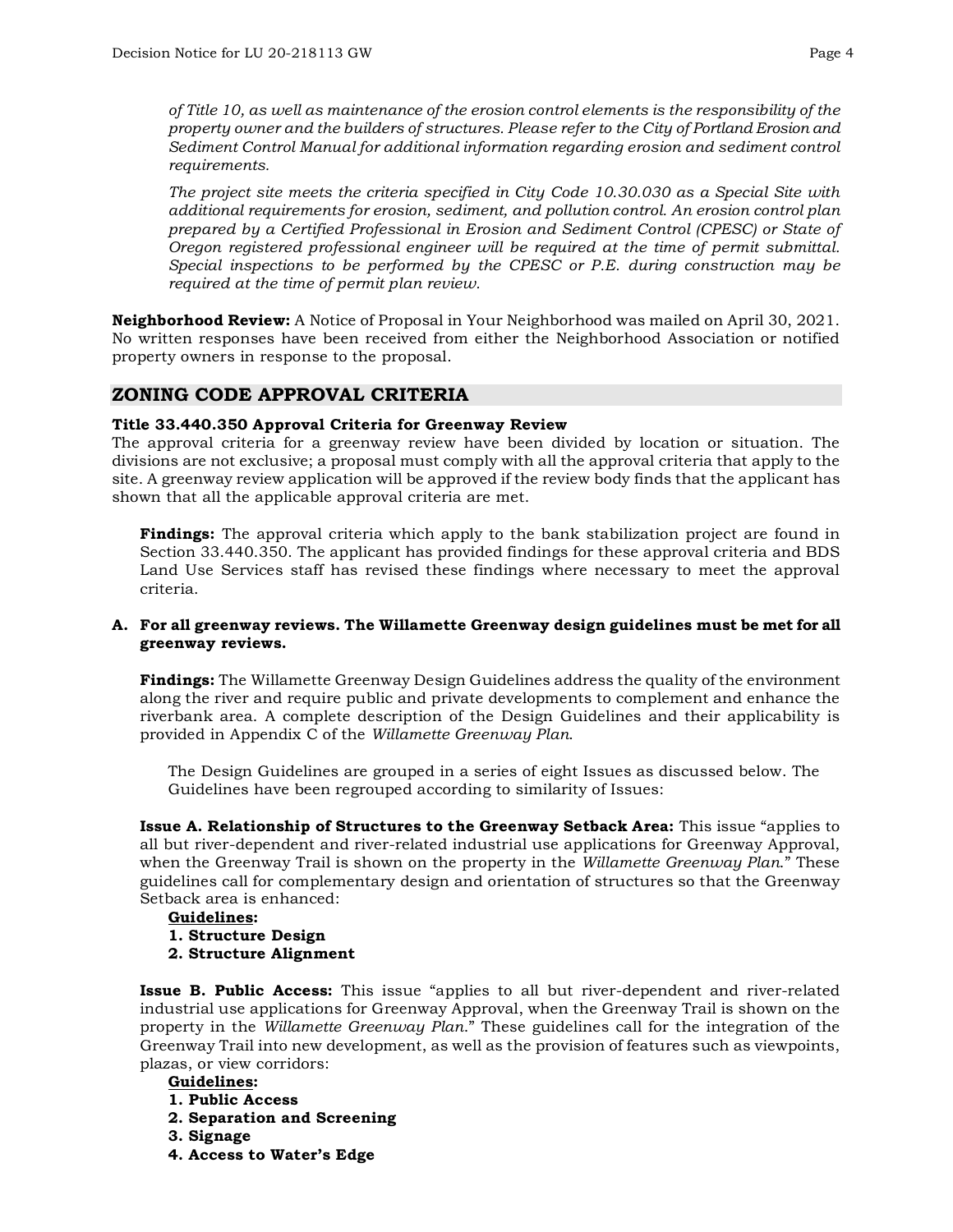**Issue F. Alignment of Greenway Trail:** This issue "applies to all applications for Greenway Approval with the Greenway Trail shown on the property in the *Willamette Greenway Plan*." These guidelines provide direction for the proper alignment of the greenway trail, including special consideration for existing habitat protection and physical features in the area of the proposed alignment:

## **Guidelines:**

- **1. Year-round Use**
- **2. Habitat Protection**
- **3. Alignment**

**Findings:** The *Willamette Greenway Plan* does not show the Greenway Trail on this site. *Therefore, Issues A, B, and F are not applicable*.

**Issue C. Natural Riverbank and Riparian Habitat:** This issue "applies to situations where the river bank is in a natural state, or has significant wildlife habitat, as determined by the wildlife habitat inventory." These guidelines call for the preservation and enhancement of natural banks and areas with riparian habitat:

#### **Guidelines:**

**1. Natural Riverbanks.** The natural riverbank along the Willamette River should be conserved and enhanced to the maximum extent practicable. Modification of the riverbank should only be considered when necessary to prevent significant bank erosion and the loss of private property, or when necessary for the functioning of a river-dependent or riverrelated use.

**2. Riparian Habitat.** Rank I riparian habitat areas, as identified in the wildlife habitat inventory, should be conserved and enhanced with a riparian landscape treatment. Other riparian habitat should be conserved and enhanced through riparian landscape treatments to the maximum extent practical. Conservation however does not mean absolute preservation. Some discretion as to what vegetation should remain and what can be removed and replaced should be permitted. Riparian habitat treatments should include a variety of species of plants of varying heights that provide different food and shelter opportunities throughout the year.

**Findings:** The riverbank at the subject site is not currently in a natural state and is in fact heavily altered to facilitate the industrial use at the site. Further, the site is identified in the *Lower Willamette River Wildlife Habitat Inventory* as Site 5.4D, a Rank V site. Therefore, since this site does not contain a Rank I habitat designation nor a riverbank that is currently in a natural state, *this issue does not apply.*

**Issue D. Riverbank Stabilization Treatments:** This Issue "applies to all applications for Greenway Approval." This guideline promotes bank treatments for upland developments that enhance the appearance of the riverbank, promote public access to the river, and incorporate the use of vegetation where possible:

#### **Guidelines:**

**1. Riverbank Enhancement.** Riverbank stabilization treatments should enhance the appearance of the riverbank, promote public access to the river, and incorporate the use of vegetation where practical. Areas used for river-dependent and river-related industrial uses are exempted from providing public access

**Findings:** The proposed development does not include riverbank stabilization treatment or measures, *and this issue is not applicable.*

**Issue E. Landscape Treatments:** This Issue "applies to all applications for Greenway Approval which are subject to the landscape requirements of the Greenway chapter of Title 33 Planning and Zoning of the Portland Municipal Code." These guidelines call for landscaping treatments that create a balance between the needs of both human and wildlife populations in the Greenway Setback area or riverward of the Greenway Setback:

#### **Guidelines:**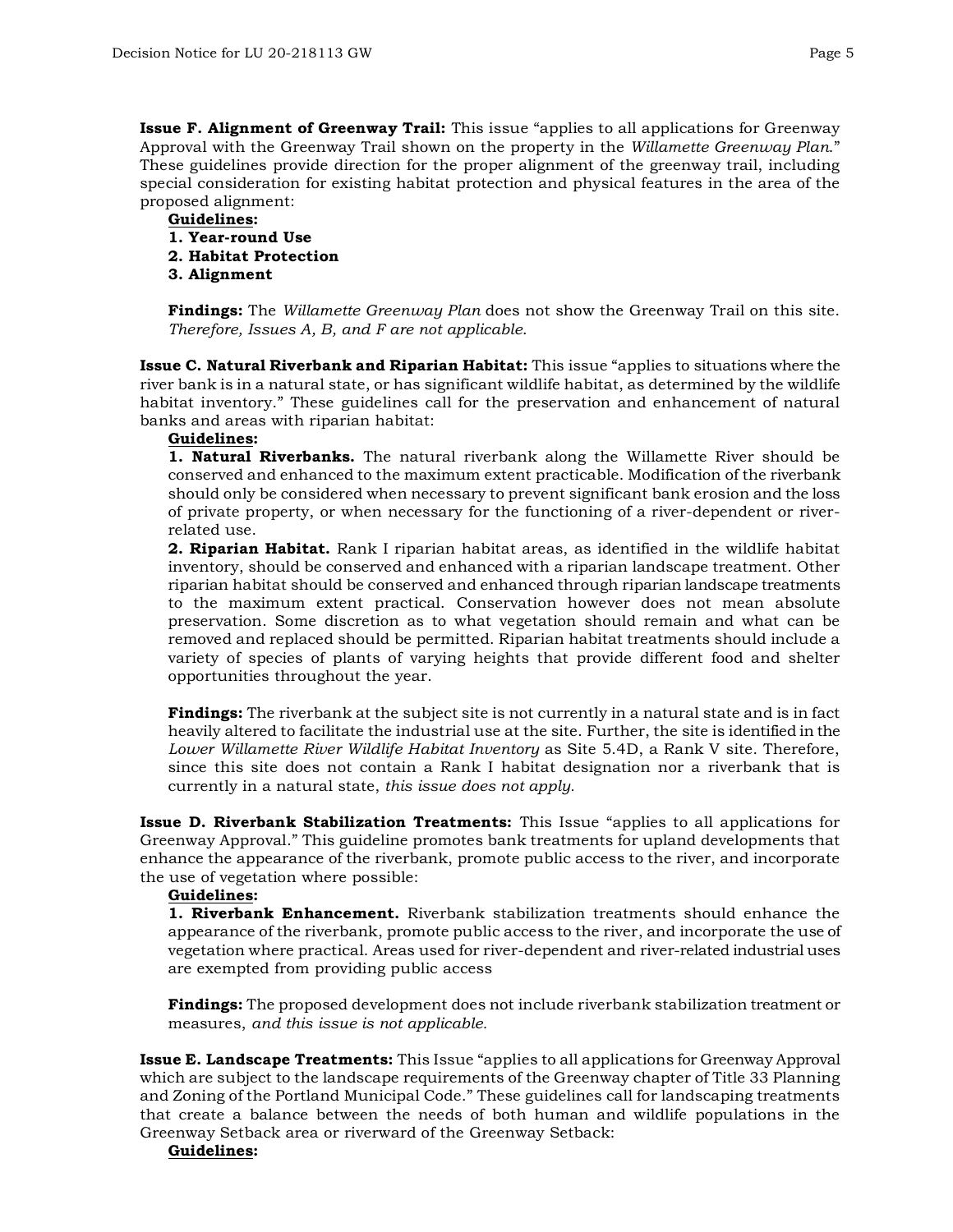**1. Landscape Treatments**. The landscape treatment should create an environment which recognizes both human and wildlife use. Areas where limited human activity is expected should consider more informal riparian treatments. Areas of intense human use could consider a more formal landscape treatment. The top of bank may be considered a transition area between a riparian treatment on the riverbank and a more formal treatment of the upland.

**2. Grouping of Trees and Shrubs.** In areas of more intense human use, trees and shrubs can be grouped. The grouping of trees and shrubs allows for open areas for human use and has the secondary value of increasing the value of the vegetation for wildlife.

**3. Transition.** The landscape treatment should provide an adequate transition between upland and riparian areas and with the landscape treatments of adjacent properties.

**Findings:** The landscape treatments required per Zoning Code Section 33.440.230, *Landscaping* were reviewed and approved through a previous Greenway Review for bank stabilization on the subject site (LU 20-102237 GW). These proposed plantings will be implemented entirely riverward of the top of the bank and will consist of a riparian treatment targeted towards providing improved fish and wildlife habitat. This treatment is suitable for the steep nature of the slope and the banks limited value for public river access. As part of that planting plan, the applicant provided enough plantings to satisfy the quantity as required by the above referenced code section. *Therefore, through the previously approved bank stabilization project, Issue E is met.*

**Issue G. Viewpoints:** This issue "applies to all applications for Greenway Approval with a public viewpoint shown on the property in the *Willamette Greenway Plan* and for all applications proposing to locate a viewpoint on the property." These guidelines provide direction about the features and design of viewpoints, as required at specific locations:

**Guidelines: 1. Design 2. Facilities**

**Issue H. View Corridors:** This issue "applies to all applications for Greenway Approval with a view corridor shown on the property in the *Willamette Greenway Plan."* These guidelines provide guidance in protecting view corridors to the river and adjacent neighborhoods:

#### **Guidelines:**

- **1. Right-of-way Protection**
- **2. View Protection**
- **3. Landscape Enhancement**

**Findings:** No scenic viewpoints or view corridors are mapped directly on the subject property. However, Scenic Viewpoints VB 09-13 and VB 04-03 are mapped on nearby properties in the *Scenic Resource Protection Plan* (page 47)*,* and associated view corridors are mapped across the subject site with a 100-foot height restriction placed on the site. This proposal does not include landscaping or development that would impede the adjacent Viewpoints or View Corridors. *Therefore, Issues G and H are not applicable.*

**Summary of Issue Findings:** The design guidelines in Issues A through D and F through Hare not applicable. The design guidelines in Issues E is met. *Therefore, this criterion is met.*

**B. River frontage lots in the River Industrial zone.** In the River Industrial Zone, uses that are not river-dependent or river-related may locate on river frontage lots when the site is found to be unsuitable for river-dependent or river-related uses. Considerations include such constraints as the size or dimensions of the site, distance or isolation from other riverdependent or river-related uses, and inadequate river access for river dependent uses.

**Findings:** The subject property is located within the River Industrial overlay zone; however, the current use at the site is river-dependent and the dock replacement proposal is necessary for the continued use at the site. *Therefore, this criterion is not applicable.*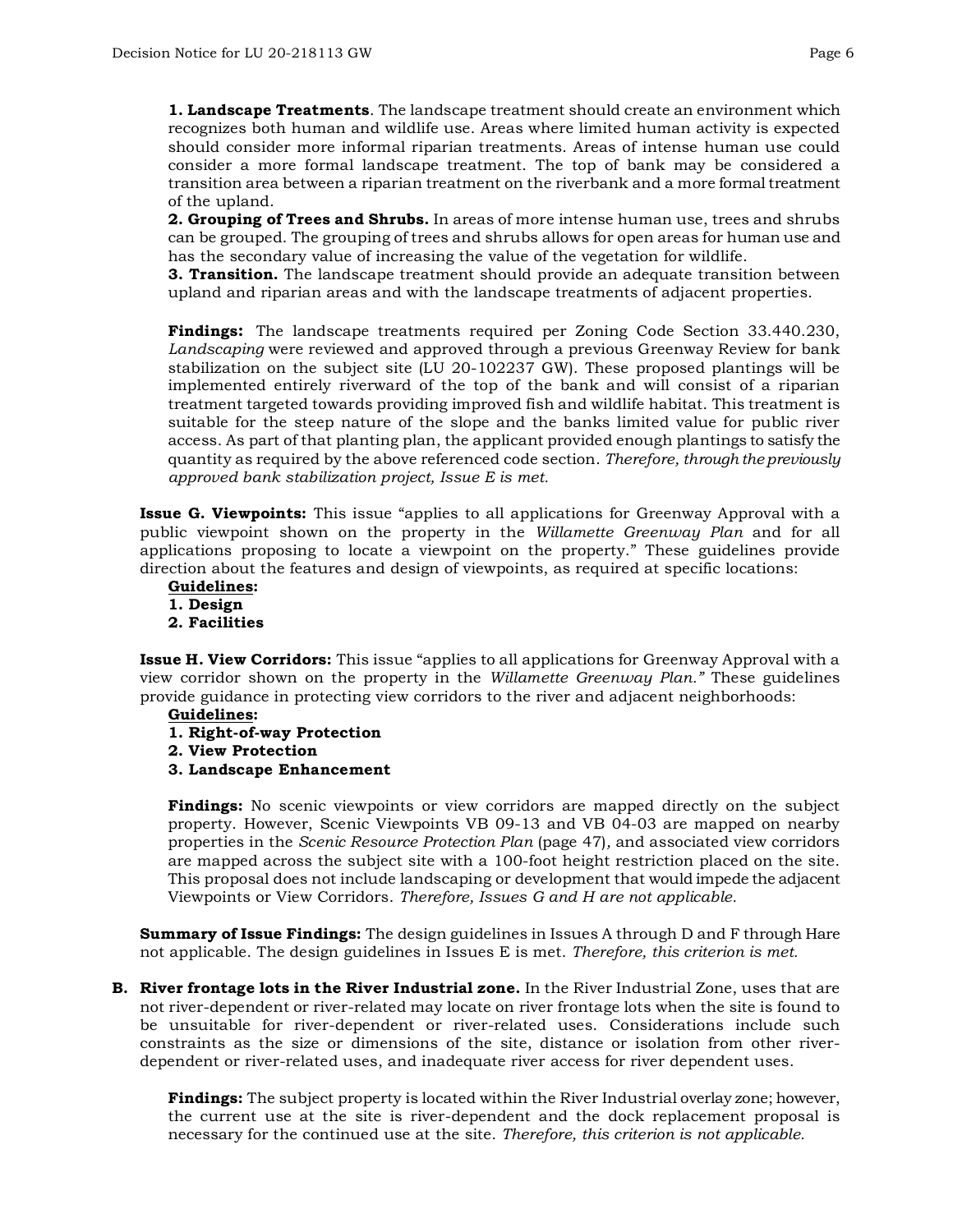- **C. Development within the River Natural zone.** The applicant must show that the proposed development, excavation, or fill within the River Natural Zone will not have significant detrimental environmental impacts on the wildlife, wildlife habitat, and scenic qualities of the lands zoned River Natural. The criterion applies to the construction and long-range impacts of the proposal, and to proposed remediation measures. Excavations and fills are prohibited except in conjunction with approved development or for wildlife habitat enhancement, riverbank enhancement, or mitigating significant riverbank erosion.
- **D. Development on land within 50 feet of the River Natural zone.** The applicant must show that the proposed development or fill on land within 50 feet of the River Natural zone will not have a significant detrimental environmental impact on the land in the River Natural zone.

**Findings:** The site does not have a River Natural designation and is not located within 50 feet of a River Natural designation. *Therefore, Criteria C and D do not apply*.

**E. Development within the greenway setback.** The applicant must show that the proposed development or fill within the greenway setback will not have a significant detrimental environmental impact on Rank I and II wildlife habitat areas on the riverbank. Habitat rankings are found in the *Lower Willamette River Wildlife Habitat Inventory*.

**Findings:** The subject site is not located in a Rank I or II wildlife Habitat Area; t*herefore, this criterion does not apply*.

- **F. Development riverward of the greenway setback.** The applicant must show that the proposed development or fill riverward of the greenway setback will comply with all the following criteria:
	- 1. The proposal will not result in the significant loss of biological productivity in the river;

**Findings:** The project has been designed to avoid significant loss of biological productivity within the river. One metric often used to measure productivity is overwater coverage. Overwater cover increases shading beneath and adjacent to structures, which can lead to lower primary productivity (e.g. phytoplankton and macrophyte producers). Lower primary productivity, including reduced stock of algae and macrophytes, can in turn influence the abundance of prey organisms available to fish, including juvenile salmonids. The project proposes to remove approximately 2,159 square feet of existing timber floats and replace them with 2,116 square feet of new/repurposed steel floats. This results in an overall decrease in area shaded by floats by 43 square feet.

To further minimize impacts associated with shading, the surface of the new ramp (100 square feet) will consist of 100% functional grated decking with a minimum open area of 60%. The applicant also proposes to salvage and reuse a float from their facility in Rainier, Oregon. Although this structure will be new to the project site, reusing this structure will further decrease overwater coverage at a watershed scale. Because juvenile salmon utilizing the Lower Willamette River (LWR) must also migrate past the Rainier, Oregon facility, relocating the structure would benefit the same salmonid species potentially affected by the project.

Another metric often used to measure biological productivity is the area of benthic substrate displaced by piles. Displaced benthic areas would no longer be available to contribute toward primary or secondary productivity, in turn eliminating the availability of prey resources in those areas. The project involves driving six (6) new 24-inch steel piles which would displace 18.6 square feet of benthic habitat in shallow-water habitat. Relative to the availability of unimpacted shallow-water habitat in the area, it is unlikely that this loss would have a measurable adverse effect on habitat productivity. However, to offset the potential loss in productivity associated with the new piles, Foss proposes to remove eight existing piles at the project site (restoring 8.7 square feet of shallow-water habitat) and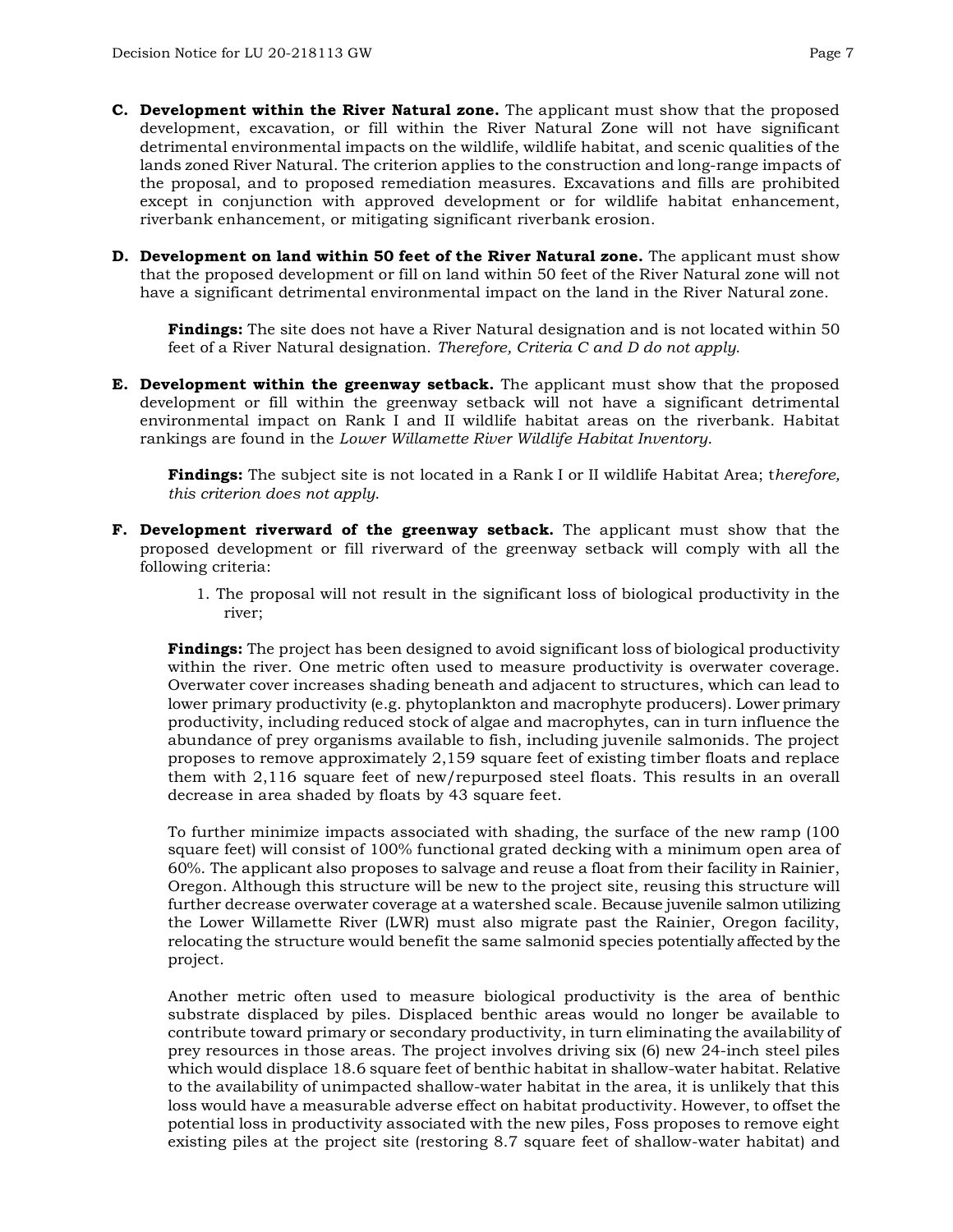eight additional creosote treated timber piles from the University of Portland Habitat Restoration Site. Overall, the project and mitigation action will result in a small net decrease in the area of benthic habitat displaced by piles (-4.5 square feet).

There is no aquatic vegetation in the Project area and input of drift and plankton prey items will continue from upstream sources. Overall, considering this and the avoidance and minimization measures described above the Project is not expected to adversely affect biological productivity in the river.

Removing 16 creosote treated timber piles (8 at the Project site and 8 at the University of Portland Greenway mitigation site) would eliminate a source of chemical contamination from the river, resulting in a minor benefit to water quality and overall habitat quality in the Willamette River.

Based on the foregoing, *this criterion is met.* 

2. The riverbank will be protected from wave and wake damage;

**Findings:** The project is not expected to alter the extent of wave exposure at the site. The riverbank is largely protected from erosion with riprap armoring. The northern approximately 290 feet of the Foss shoreline was damaged/eroded by extreme high flows in 2017. The applicant intends to repair the area in 2021 as part of a separately permitted and approved Greenway Review (LU 20-102237 GW). *This criterion is met.*

- 3. The proposal will not:
	- a. Restrict boat access to adjacent properties;
	- b. Interfere with the commercial navigational use of the river, including transiting, turning, and berthing movements;
	- c. Interfere with fishing use of the river;
	- d. Significantly add to recreational boating congestion; and

**Findings:** The dock replacement proposal will not change boating use at the site or adjacent properties and will remain in a similar footprint area to the existing dock system. *This criterion is met.*

4. The request will not significantly interfere with beaches that are open to the public.

**Findings:** There are no public beaches at or in the immediate vicinity of the subject site, *this criterion is not applicable.*

**G. Development within the River Water Quality overlay zone setback.** If the proposal includes development, exterior alterations, excavations, or fills in the River Water Quality overlay zone setback the following approval criteria must be met:

**Findings:** The site does not have a River Water Quality designation. *Therefore, this criterion is not applicable.*

**H. Mitigation or remediation plans.** Where a mitigation or remediation plan is required by the approval criteria of this chapter, the applicant's mitigation or remediation plan must demonstrate that the mitigation will occur on-site or as close to it as possible; that the applicant owns the mitigation site; and that the mitigation plan contains a construction timetable as well as monitoring and maintenance plans.

**Findings:** Mitigation/remediation is not required by the subject criteria. *Therefore, this criterion is not applicable.*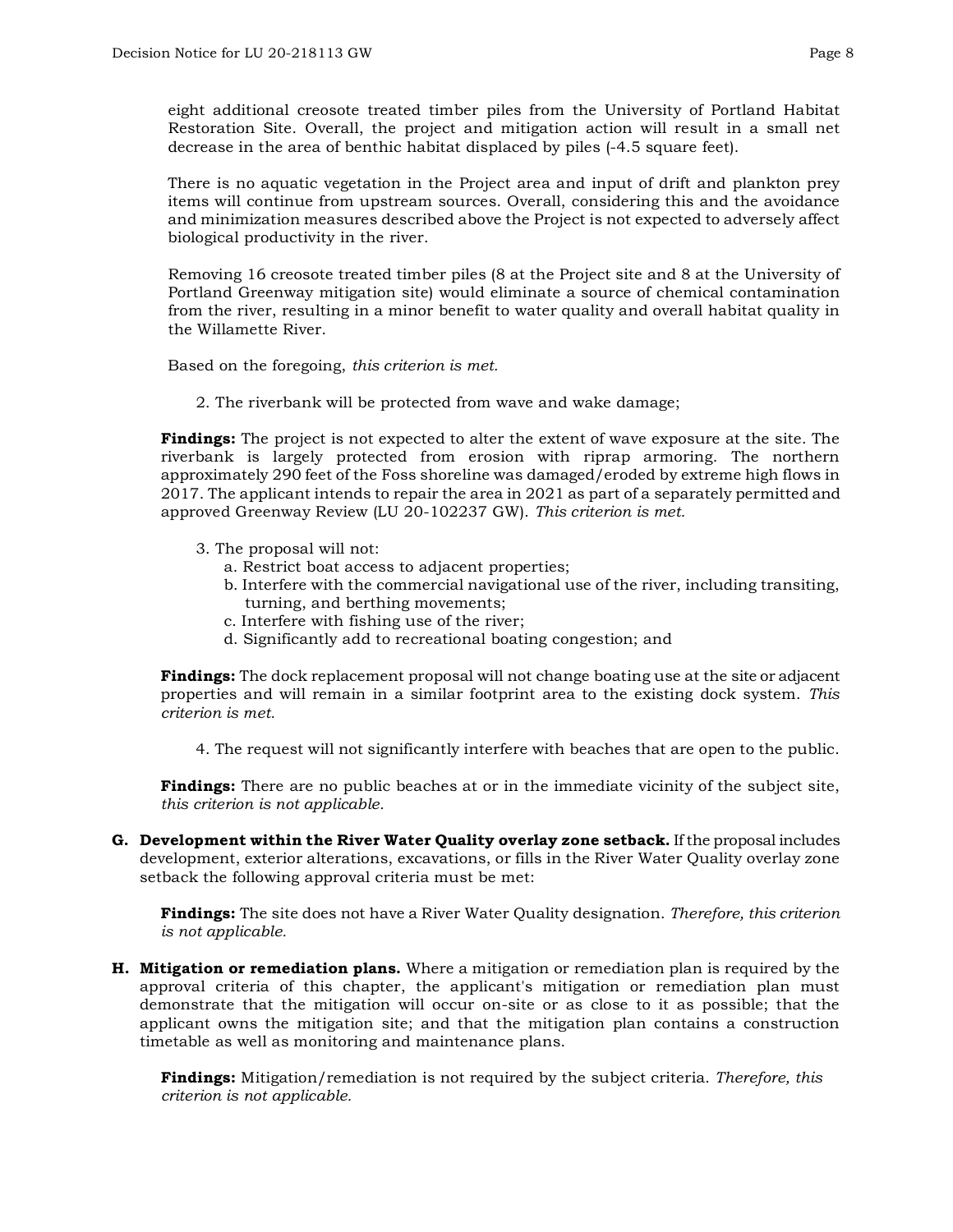### **DEVELOPMENT STANDARDS**

Unless specifically required in the approval criteria listed above, this proposal does not have to meet the development standards in order to be approved during this review process. The plans submitted for a building or zoning permit must demonstrate that all development standards of Title 33 can be met or have received an Adjustment or Modification via a land use review prior to the approval of a building or zoning permit.

## **CONCLUSIONS**

Through this Greenway Review, the applicant requests approval for replacement of existing docks and their components. The applicant has shown how the dock replacement project will minimize impacts to the Willamette River to the extent practicable in both the short and long-term through construction management methods and mitigation, respectively. With the condition for conformance with the site plans and to ensure the required pilings are removed from the river, the above findings have shown that applicable approval criteria are met; therefore, this proposal should be approved.

### **ADMINISTRATIVE DECISION**

**Approval** of a Greenway Review for:

- Removal of the 1,245 square foot South Dock and 858 square foot North Dock including associated piles and dolphins;
- \* Removal of 56 square feet of the West Dock;
- $\cdot$  Installation of two (2) new 50 feet x 16 feet (1,600 square feet) steel floats;
- Installation of one (1) new 25 feet x 4 feet (100 square feet) aluminum ramp;
- $\cdot$  Installation of six (6) new 24-inch steel piles;
- $\cdot$  Installation of a 52-foot x 8-foot (416 square feet) steel float salvaged from the Foss Shipyard in Rainier, Oregon; and
- Removal of eight (8) 18-inch piles form the University of Portland's Restoration Site

all within the Greenway River Industrial and River General overlay zones, and in substantial conformance with Exhibits C.3 to C.5, as approved and signed by the City of Portland Bureau of Development Services. Approval is subject to the following conditions:

- **A. A BDS construction permit is required for development.** The Conditions of Approval listed below, shall be noted on appropriate plan sheets submitted for permits (building, Zoning, grading, Site Development, erosion control, etc.). Plans shall include the following statement, *"Any field changes shall be in substantial conformance with approved LU 21-218113 GW Exhibits C.3 through C.5."*
	- 1. At the time of final inspection for the building permit, the applicant must present documentation from the University of Portland verifying the removal of eight (8) piles from their restoration site.
- **B.** Failure to comply with any of these conditions may result in the City's reconsideration of this land use approval pursuant to Portland Zoning Code Section 33.700.040 and/or enforcement of these conditions in any manner authorized by law.

**Staff Planner: Morgan Steele**

Decision rendered by:  $\sqrt{\frac{1}{2}}$  on June 1, 2021

By authority of the Director of the Bureau of Development Services

**Decision mailed: June 3, 2021**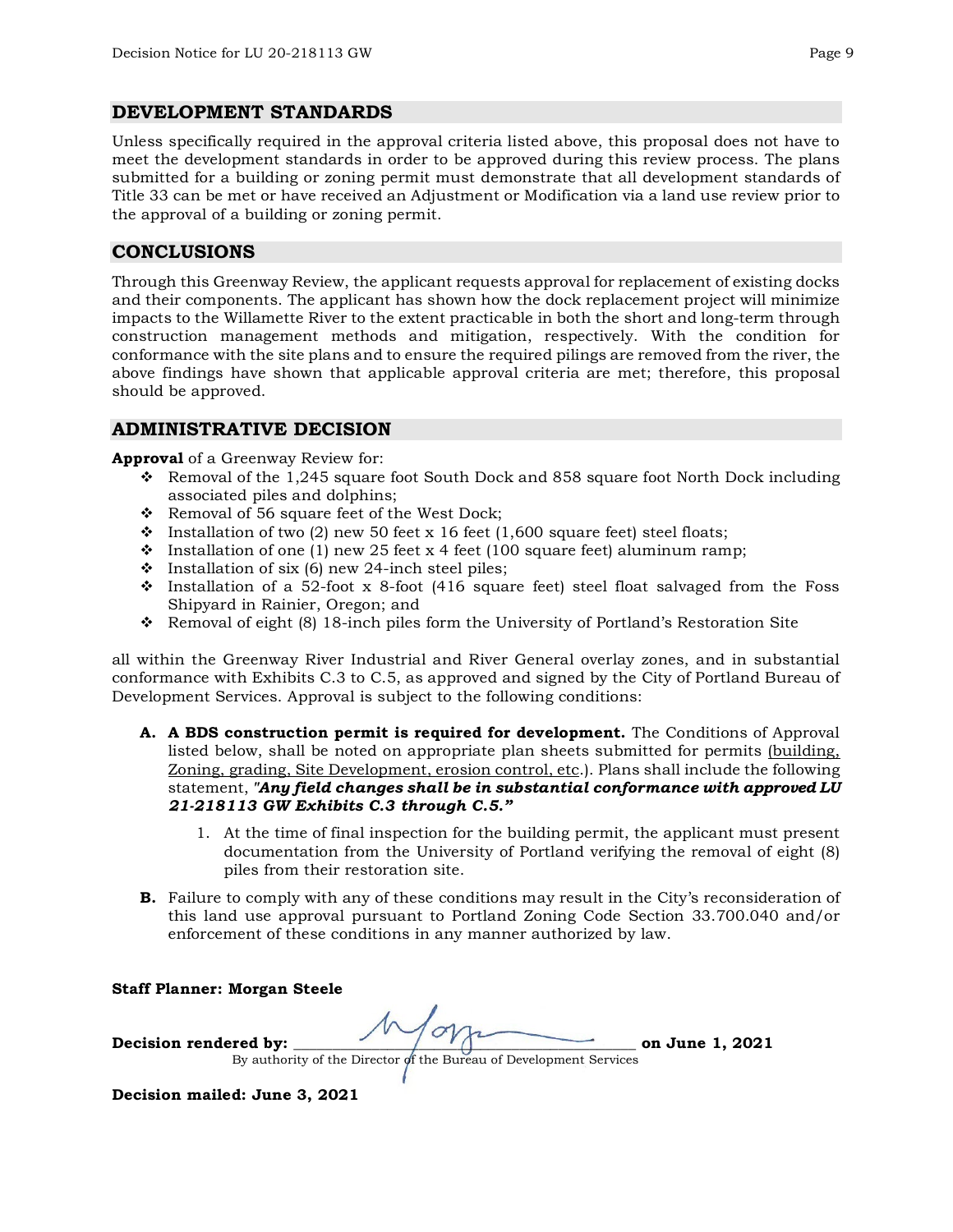**About this Decision.** This land use decision is **not a permit** for development. Permits may be required prior to any work. Contact the Development Services Center at 503-823-7310 for information about permits.

**Procedural Information.** The application for this land use review was submitted on November 20, 2020, and was determined to be complete on April 28, 2021.

*Zoning Code Section 33.700.080* states that Land Use Review applications are reviewed under the regulations in effect at the time the application was submitted, provided that the application is complete at the time of submittal, or complete within 180 days. Therefore, this application was reviewed against the Zoning Code in effect on November 20, 2020.

*ORS 227.178* states the City must issue a final decision on Land Use Review applications within 120-days of the application being deemed complete. The 120-day review period may be waived or extended at the request of the applicant. In this case, the applicant did not waive or extend the 120-day review period. Unless further extended by the applicant, **the 120 days will expire on: August 26, 2021.**

#### **Some of the information contained in this report was provided by the applicant.**

As required by Section 33.800.060 of the Portland Zoning Code, the burden of proof is on the applicant to show that the approval criteria are met. The Bureau of Development Services has independently reviewed the information submitted by the applicant and has included this information only where the Bureau of Development Services has determined the information satisfactorily demonstrates compliance with the applicable approval criteria. This report is the decision of the Bureau of Development Services with input from other City and public agencies.

**Conditions of Approval.** If approved, this project may be subject to a number of specific conditions, listed above. Compliance with the applicable conditions of approval must be documented in all related permit applications. Plans and drawings submitted during the permitting process must illustrate how applicable conditions of approval are met. Any project elements that are specifically required by conditions of approval must be shown on the plans and labeled as such.

These conditions of approval run with the land, unless modified by future land use reviews. As used in the conditions, the term "applicant" includes the applicant for this land use review, any person undertaking development pursuant to this land use review, the proprietor of the use or development approved by this land use review, and the current owner and future owners of the property subject to this land use review.

**Appealing this decision.** This decision may be appealed to the Hearings Officer, and if appealed a hearing will be held. The appeal application form can be accessed at

[https://www.portlandoregon.gov/bds/45477.](https://www.portlandoregon.gov/bds/45477) Appeals must be received **by 4:30 PM on June 17, 2021. The completed appeal application form must be emailed to**

**[LandUseIntake@portlandoregon.gov](mailto:LandUseIntake@portlandoregon.gov) and to the planner listed on the first page of this decision.** If you do not have access to e-mail, please telephone the planner listed on the front page of this notice about submitting the appeal application. **An appeal fee of \$250 will be charged**. Once the completed appeal application form is received, Bureau of Development Services staff will contact you regarding paying the appeal fee. The appeal fee will be refunded if the appellant prevails. There is no fee for Office of Community and Civic Life recognized organizations for the appeal of Type II and IIx decisions on property within the organization's boundaries. The vote to appeal must be in accordance with the organization's bylaws. Please contact the planner listed on the front page of this decision for assistance in filing the appeal and information on fee waivers. Please see the appeal form for additional information.

If you are interested in viewing information in this file, please contact the planner listed on the front of this notice. The planner can email you documents from the file. A fee would be required for all requests for paper copies of file documents. Additional information about the City of Portland,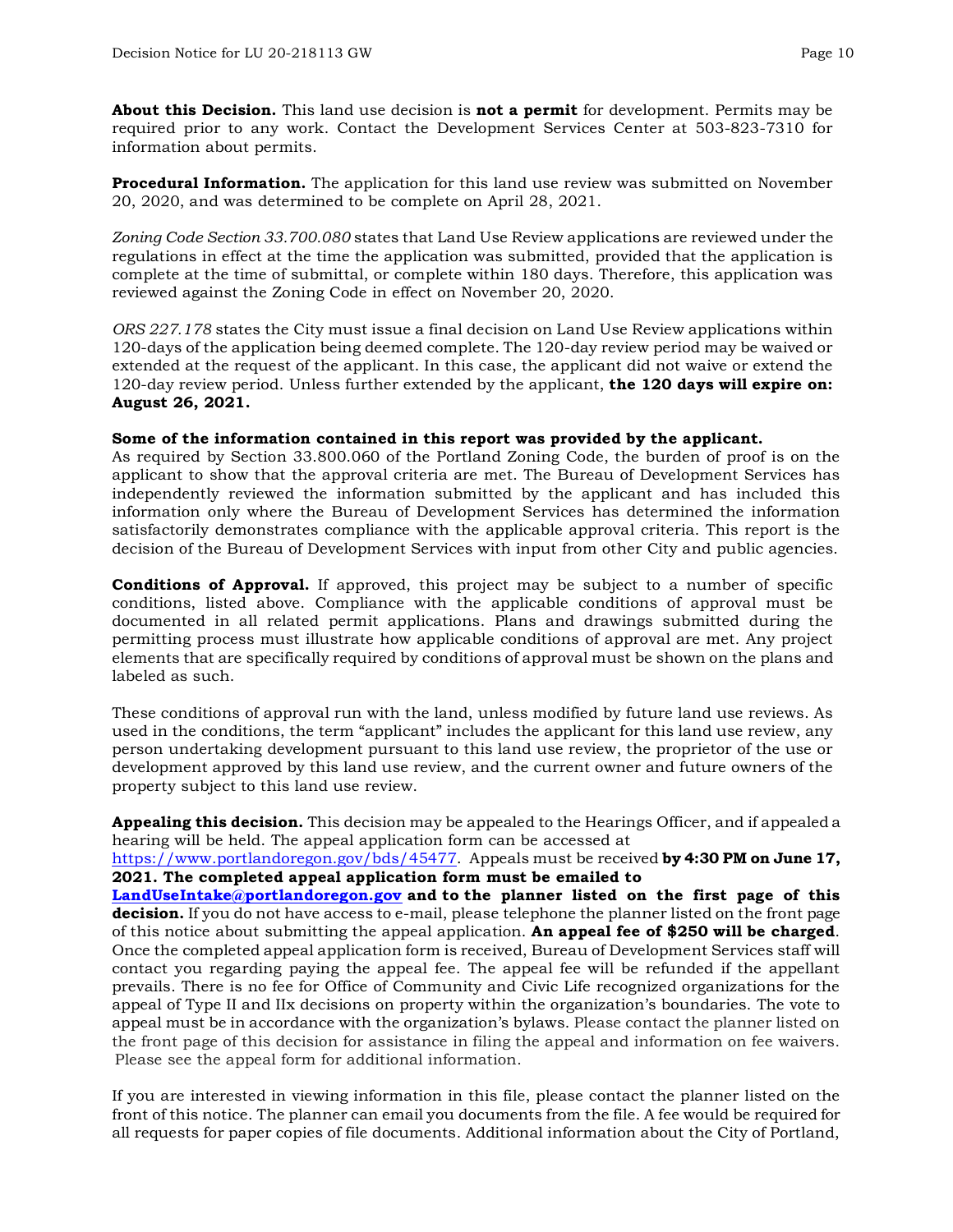and city bureaus is available online at [https://www.portland.gov.](https://www.portland.gov/) A digital copy of the Portland Zoning Code is available online at [https://www.portlandoregon.gov/zoningcode.](https://www.portlandoregon.gov/zoningcode)

**Attending the hearing.** If this decision is appealed, a hearing will be scheduled, and you will be notified of the date and time of the hearing. The decision of the Hearings Officer is final; any further appeal must be made to the Oregon Land Use Board of Appeals (LUBA) within 21 days of the date of mailing the decision, pursuant to ORS 197.620 and 197.830. Contact LUBA at 775 Summer Street NE, Suite 330, Salem, Oregon 97301-1283, or phone 1-503-373-1265 for further information.

Failure to raise an issue by the close of the record at or following the final hearing on this case, in person or by letter, may preclude an appeal to the Land Use Board of Appeals (LUBA) on that issue. Also, if you do not raise an issue with enough specificity to give the Hearings Officer an opportunity to respond to it, that also may preclude an appeal to LUBA on that issue.

#### **Recording the final decision.**

If this Land Use Review is approved the final decision will be recorded with the Multnomah County Recorder.

• *Unless appealed,* the final decision will be recorded after **June 17, 2021** by the Bureau of Development Services.

The applicant, builder, or a representative does not need to record the final decision with the Multnomah County Recorder.

For further information on your recording documents please call the Bureau of Development Services Land Use Services Division at 503-823-0625.

**Expiration of this approval.** An approval expires three years from the date the final decision is rendered unless a building permit has been issued, or the approved activity has begun.

Where a site has received approval for multiple developments, and a building permit is not issued for all of the approved development within three years of the date of the final decision, a new land use review will be required before a permit will be issued for the remaining development, subject to the Zoning Code in effect at that time.

**Applying for your permits.** A building permit, occupancy permit, or development permit may be required before carrying out an approved project. At the time they apply for a permit, permittees must demonstrate compliance with:

- All conditions imposed herein;
- All applicable development standards, unless specifically exempted as part of this land use review;
- All requirements of the building code; and
- All provisions of the Municipal Code of the City of Portland, and all other applicable ordinances, provisions and regulations of the City.